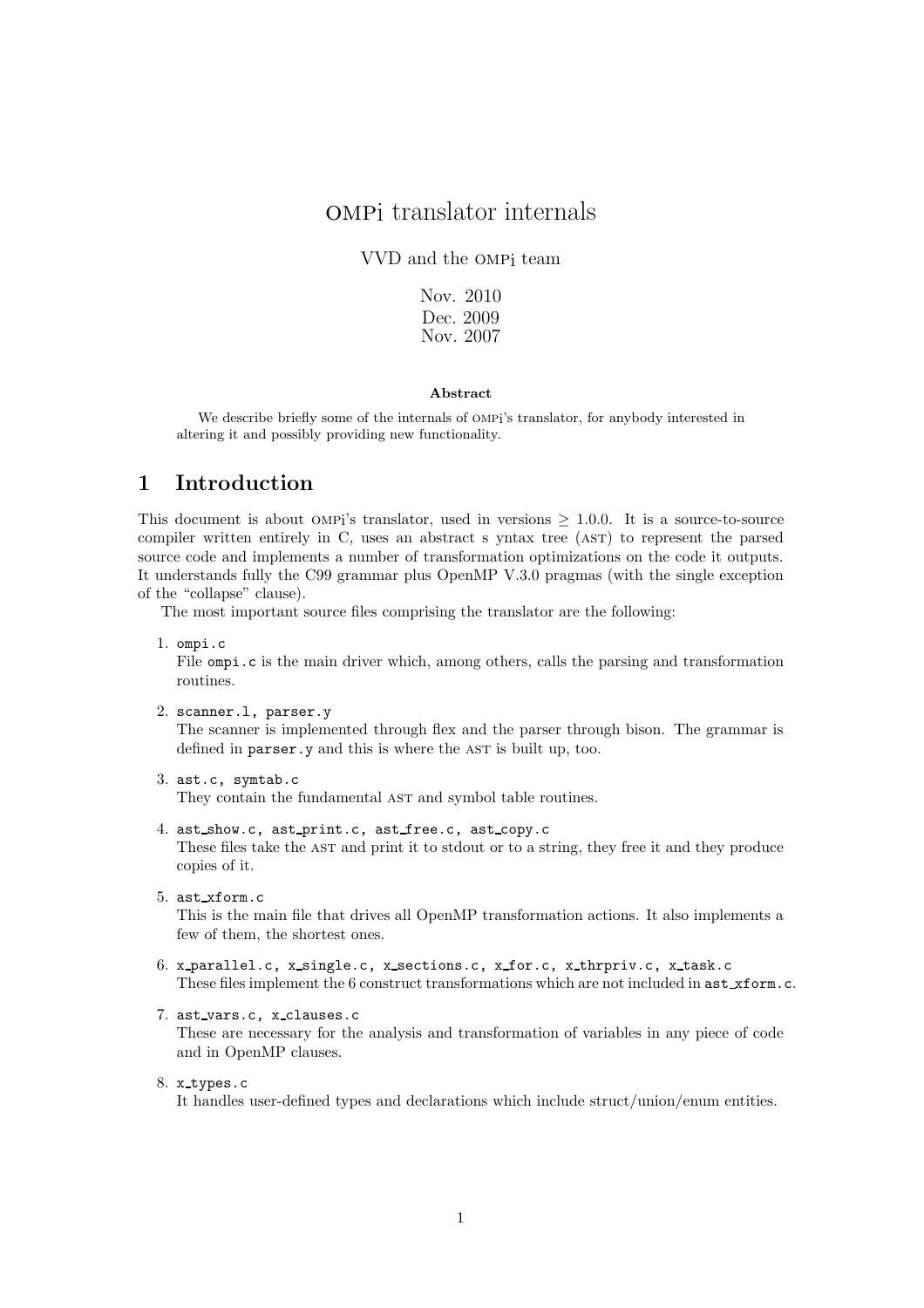## 2 The AST structure

The AST is built based on the structures and routines in  $ast.c.$  It contains 7 types of nodes: astexpr, astspec, astdecl, aststmt, ompcon, ompdir and ompclause, used correspondingly for expressions, the specifier part of a declaration, the declarator part of a declaration (see below), statements, OpenMP constructs, OpenMP directives and OpenMP clauses. Note that all those types are actually pointers to the associated structures defined in ast.h, as pointers are handy when building the AST.

ast.c contains only routines that create nodes of the tree; all other functionality is implemented elsewhere, e.g. free()ing of the nodes is done in  $ast\_free.c$ , copying/duplicating trees is done in  $ast_{copy.c.}$ 

The data stored at each node is beyond the scope of this document and can be discovered by looking in  $ast.c$  and following the grammar in  $parser.y$ . The root of the original AST is a statement node, usually a BlockList (see the "translation unit" rule in parser.y).

Only two things need to be mentioned:

- The tree has downward pointers, from the root down towards the leaves and tree traversals occur in this direction, too. However, later stages (e.g. transformations) sometimes need to traverse the tree upwards, i.e. from lower level nodes back up towards the root of the tree. This is why each statement node (aststmt) has a 'parent' field that is initially NULL. Each statement node can store there a pointer to its parent in the tree. The initial setup of those fields occurs right after the AST is built by the parser, through a call to ast parentize() (in  $\text{ompi.c}$ ). Whenever portions of the tree change, calls to ast stmt parentize() correctly parentize the affected statement nodes.
- A declaration consists of two parts: the specifier and the declarator. The first holds the "type" and the second holds the identifier, along with various attributes (pointer, array, etc.). For example, in the following declaration:

static long int  $*a[10]$ ,  $b = 1$ ;

"static long int" is the specifier and the declarator is actually a 'declarator list' with two declarators: "a[10]' and 'b = 1'. The latter is a declarator with an initializer. Both declarators here share the same specifier.

## 3 Scanning, parsing & building the AST

Scanner. 1 does not contain many mysteries. It is a relatively straightforward lex/flex scanner which assumes that the file it scans is already preprocessed. It can identify line number information (# <line no> <filename>) and upon meeting an unknown word it uses the symbol table ("stab", see below) to decide whether it is a variable (identifier) or a typename.

Parsing is done through parse file(), which is called in ompi.c. Parser.y also builds the abstract syntax tree (ast), the root of which is returned by parse file(). However, except parsing the source file, we need to parse stored strings later on when we transform the AST. Thus the parser should be able to parse strings as well and moreover the starting rule may be different each time. In particular, the starting rule is:

- "translation unit", when parsing the source file
- "expression" or "block item list" when parsing strings, depending on what the string contains.

To achieve this, we use the trick described in Bison's manual which looks like this:

```
%start start_trick;
\%start_trick:
  translation_unit { pastree = $1; }
```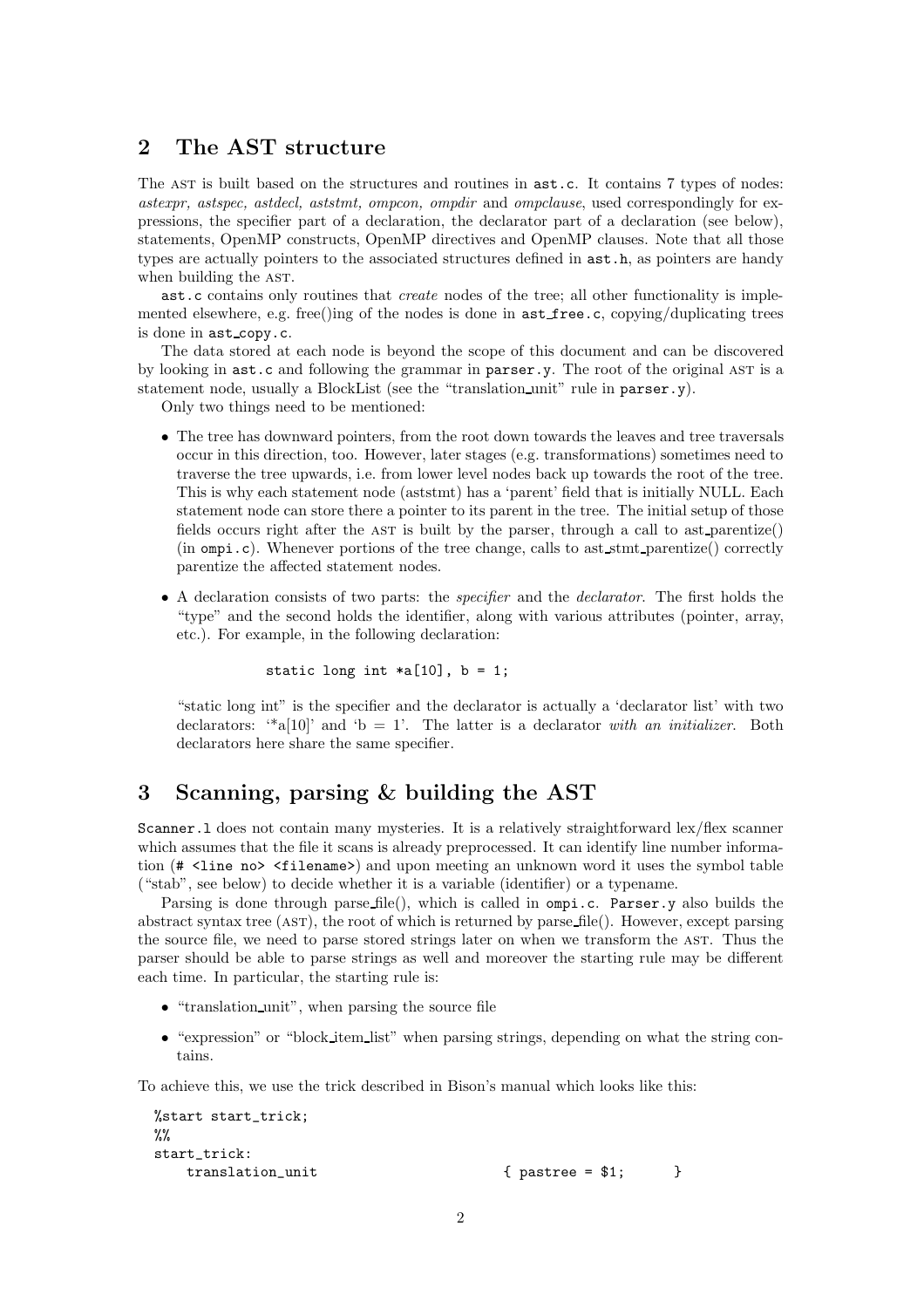```
| START_SYMBOL_EXPRESSION expression { pastree_expr = $2; }
| START_SYMBOL_BLOCKLIST block_item_list { pastree_stmt = $2; }
```
Of course, the scanner provides calls to force generation of the two dummy tokens so as to trigger the corresponding rule. All is taken care by the two functions provided in parser.y (parse expression string() and parse blocklist string()).

When parsing the source file, a thorough check for unknown/undeclared variables is performed; every new declaration puts the variable in the symbol table ("stab"—declared in ompi.c) keeping track of all scopes. At the end of parsing, the symbol table is emptied and the AST is successfully built. Everything related to symbols and symbol tables is implemented in symtab.c.

There are only two other things going on in parser.y:

;

- 1. The replacement of the "main()" function in the source code (if such a function exists). In particular, if this function exists it gets renamed to "
original main" (the name is defined as MAIN\_NEWNAME in ompi.c). The parser also intercepts any call to main() and replaces it with a call to  $\text{\textendash} min()$ . In ompi.c, after building the AST, a new main() is generated, which starts by performing some ompi-specific initializations and concludes with calling  $\text{\textendash}$  main(). Finally, the original main() function is forced to have the two standard (argc, argv) arguments.<sup>1</sup>
- 2. The replacement of threadprivate variables with pointers to them, all over the code. This makes it smoother for later stages (when transforming) to handle threadprivate variables BUT it surely leaves the AST in an incorrect semantic state, which is good to remember.

What should be made clear is that the final AST does not contain any information about scopes and variables; for example, there is no link between a variable and its declaration. All such information which is implemented through the symbol table (which is empty when the AST built up is complete) must be re-created later, when traversing the tree.<sup>2</sup>

### 4 Symbols and symbol tables

Because compiling involves a lot of name (string) processing, and string operations are expensive, each name discovered by the parser is converted to a *symbol*, which is just a pointer that points to the actual string. Symbols are handled in symtab.c and are stored in a hash table (called "allsymbols") so as to locate them easily. Given a string  $X$ , a call to Symbol $(X)$  uses a hash function operating on X and returns the position in the hash table where the symbol can be found. If the symbol is not there, a new entry is created for X.

The real value of symbols comes when manipulating names such as identifier names. A symbol table holds identifiers. It does not hold the actual strings but their symbols. It is, too, a hash table only now the hash function is calculated from the symbol, not from the name (which is quite faster). Among other things, for each identifier the following information is held at each symbol table entry ('stentry'):

- name space—Many different entities in a program are considered identifiers, e.g. variables, user types, labels and so on. The 'space' field is for holding the type (or 'namespace') of the identifier in question. The C language defines various name spaces, such as variables (ID-NAME), user types (TYPENAME), structs/unions (SUNAME), enums (ENUMNAME), labels (LABELNAME), functions (FUNCNAME).
- scopelevel—Each symbol also has a scope it belongs to. A new scope starts whenever a compound statement (beginning with {) is met in the parsed code and ends when the

<sup>&</sup>lt;sup>1</sup>If ompi is passed the "--nomain" option then the new function is actually named "\_ompi\_main()", instead of "main()". This is needed in order to accommodate special runtime libraries that provide their own main() function.

 $2$ Actually, the parser does not leave the symbol table completely empty after building the AST; the symbol table still contains all global declarations. This is the reason for the symtab drain(stab) call in ompi.c after the call to parse file().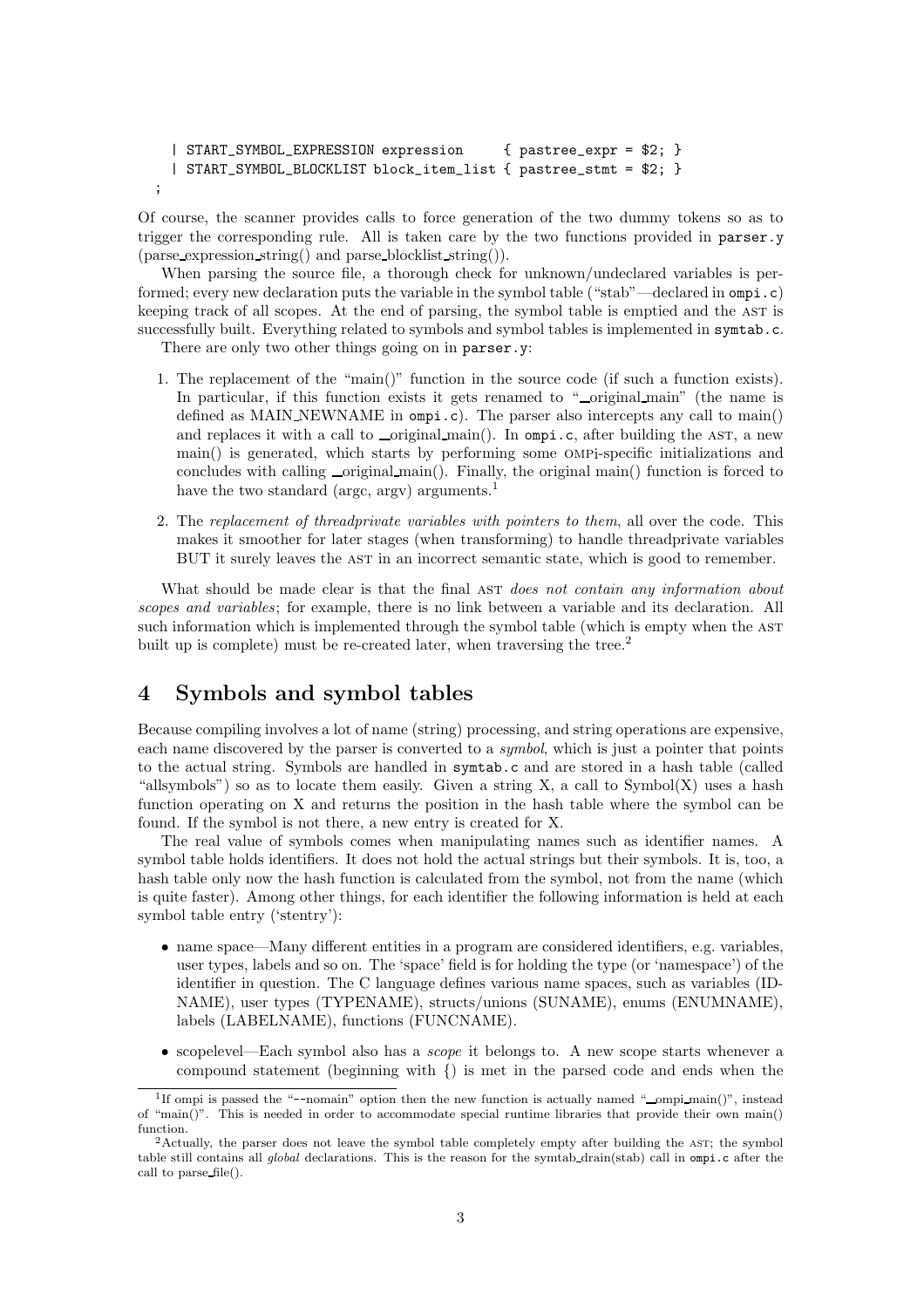closing brace  $\{\}\$  is met. Scopes are numbered starting with scope 0, which is the global scope, containing all global identifiers. A scope i is nested within scope  $i-1$ ; all identifiers up to and including scope  $i - 1$  are visible in scope i. Whenever a scope closes, all its identifiers are removed from the symbol table.

- isarray, isthrpriv—They flag whether an identifier is non-scalar or threadprivate.
- spec, decl, idecl—These are pointers to the parts of the AST where the specifier and the declarator of the identifier's declaration lie. These are needed so as to be able to clone an identifier in various places when transforming the ast. It must be noted that if the original declarator is combined with an initializer, 'decl' does not point to the initializer; it points to the bare declarator (and because there is no 'parent' pointer for non-statement ast nodes, there is no way of accessing the initializer from the 'decl' field). The 'idecl' field points to the full initdeclarator node, so it provides access to both the bare declarator and the initializer. Although 'idecl' would be enough, the bare declarator is needed in 99,9% of the cases and this is why 'decl' is a handy field to have. If there is no initializer, 'idecl' is NULL.
- vval, ival—These are just extra fields that are only for saving ad-hoc info. The only situation where these fields are used is when analyzing the variables in OpenMP data clauses where for each variable ival holds the type (private, firstprivate, etc, see x<sub>-clauses.c</sub>) and vval holds the operator in the case of a reduction clause.

All identifiers met during parsing are entered in the symbol table of ompi, called 'stab'. Each identifier joins at the current scope, which is kept as stab→scopelevel. Now, given a symbol and its name space, a call to symtab get() returns the most recent identifier (i.e. the identifier that appears in the most recent scope), if any. This is because the hash table buckets are LIFO structures. If two identifiers have the same symbol, the most recent one is the last to enter the bucket.

A basic problem arises when the current scope, say scope  $i$  closes (a } was met in the parsed code) and all symbols in the scope must be removed. To avoid searching all table entries for symbols whose scope level is equal to  $i$ , the symbols are also chained, forming a stack whose top is the most recently met symbol (field stab→stacknext). Whenever a new scope is started (scope start()) a special symbol is inserted in the table (called 'scopemark'). To remove all symbols of current scope, (scope end()) we start from the stack's top and remove all symbols following the stacknext links until scopemark is met.

Remember that the AST is not annotated, so for example identifiers met inside expressions do not have any link to their declarations. The connection among identifiers, their declarations and scopes is only available through the symbol table. ompi's symbol table is dynamic and scopes cause the addition and deletions of identifier symbols. This means that after parsing is complete, the symbol table has lost all its information about identifiers, scopes and declarations (only the global scope is still there and gets drained afterwards). In compiler jargon, ompi's symbol table is 'imperative', or non-persistent (non-functional). Consequently, if one needs to examine, analyze, alter and/or transform the AST, there is no way of having the information needed unless the symbol table is recreated while traversing the AST, exactly the same way it was built-up when parsing the file. This is exactly was occurs in ast xform.c.

## 5 Analyzing variables

When transforming the AST, it is sometimes necessary to analyze the nature and the usage of variables in certain parts of the tree. For example, we may need to discover all the global or threadprivate variables used within a function. Such requirements are covered by the functions in ast\_vars.c. In particular, the following functions:

```
ast_paracon_find_sng_vars()
ast_find_gtp_vars()
ast_find_sgl_vars()
ast_find_allg_vars()
```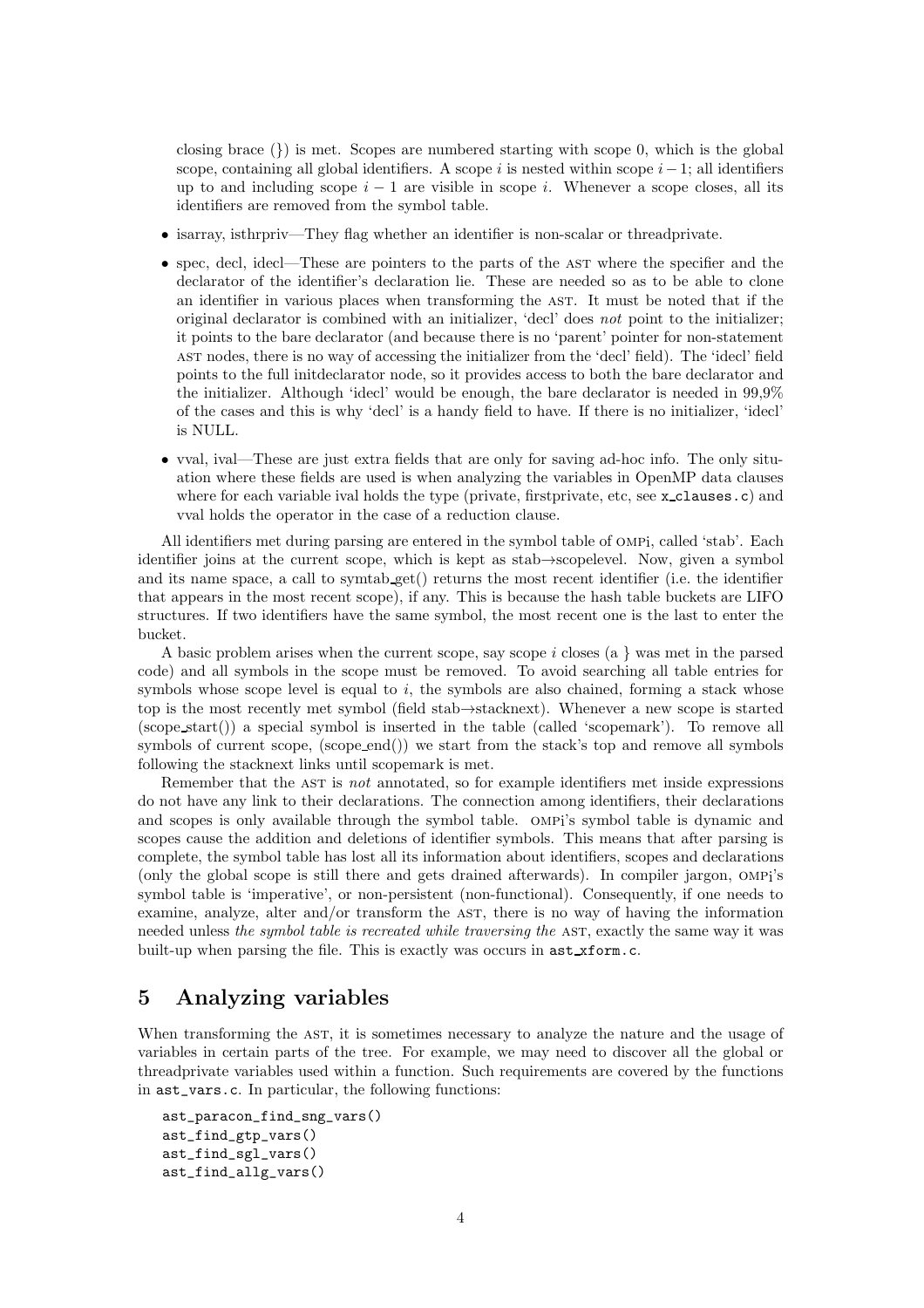discover, correspondingly, all shared non-global, all global threadprivate, all shared global and all global variables in a given subtree. They traverse the tree and visit every node in order to find occurrences of variables that are of the given type. There is a flag that can be passed to these functions: if it is set to 1, then all complying variables are treated as if they were pointers to the original variables, i.e. x is replaced everywhere by (\*x). See later (Sections 6.5 and 7) for the reason behind this.

The above functions record all discovered variables in one of the following symbol tables:

sng\_vars, gtp\_vars, sgl\_vars

Symbol tables are the preferred data structures because they allow fast insertions and lookups.

A variable is assumed to be utilized if it appears in any expression, in any scope, unless it is shadowed at a nested scope. Thus, for example, in the following piece of code, x will be recorded by ast find allg vars() if it is called to examine the ast at point A, while it won't be recorded if it is called to examine the AST at point B.

```
int x;
f() {
 x = 1; // A
 {
   int x;
   x = 2; // B
 }
}
```
Variables that are referenced in OpenMP data clauses within the examined portion of the ast are treated accordingly (ast omp dataclause vars()). In particular they are not considered at all when they appear in a private clause, because as we will see in the next section, local copies of those variables are used instead of the original ones.

Function ast paracon find sng vars() is only called when transforming parallel constructs (Section 6.5), ast find gtp vars() is called when transforming threadprivate variables (Section 7) and ast find sgl vars() is used when compiling for the process model (Section 9.1).

### 6 Transforming the AST

After building the AST, and if there exist OpenMP pragmas in the code, the AST is transformed through ast xform(), called from ompi.c and implemented in ast xform.c. Just before this call, there are some necessary definitions (e.g. runtime-library definitions) inserted in the ast because generated code depends on them.

In ast xform.c, ast stmt xform() really does almost nothing for normal tree nodes. All it takes care of is correctly recreate the symbol table scopes whenever meeting any declarations (see, though, Section 6.8). It only takes some real action when it meets OpenMP construct nodes (ast omp xform()).

ast xform.c also keeps two other trees that transformation functions may utilize: newglobals and newtail. The first (second) one will hold statements that are generated by some transformation functions and have to be placed at the top (bottom) of the generated code, such as e.g. new global variable declarations. The function newglobalvar() takes a declaration tree, adds it to the newglobals tree and in addition declares the new global variable by inserting it in the global scope of the symbol table (using symtab insert global()).

All OpenMP constructs except parallel, for, sections and single are transformed within ast xform.c, through ast omp xform(). The transformation is quite simple and involves removing the subtree rooted at the node in question and replacing it with a new tree of code. Before each such transformation xc validate clauses() (implemented in x clauses.c) is called to check the validity of construct clauses.

Most constructs contain an implicit barrier. However, if there are two such constructs nested within each other, it may be the case that not both barriers are needed; one could be enough, avoiding thus unnecessary runtime overhead. The function xform implicit barrier is needed()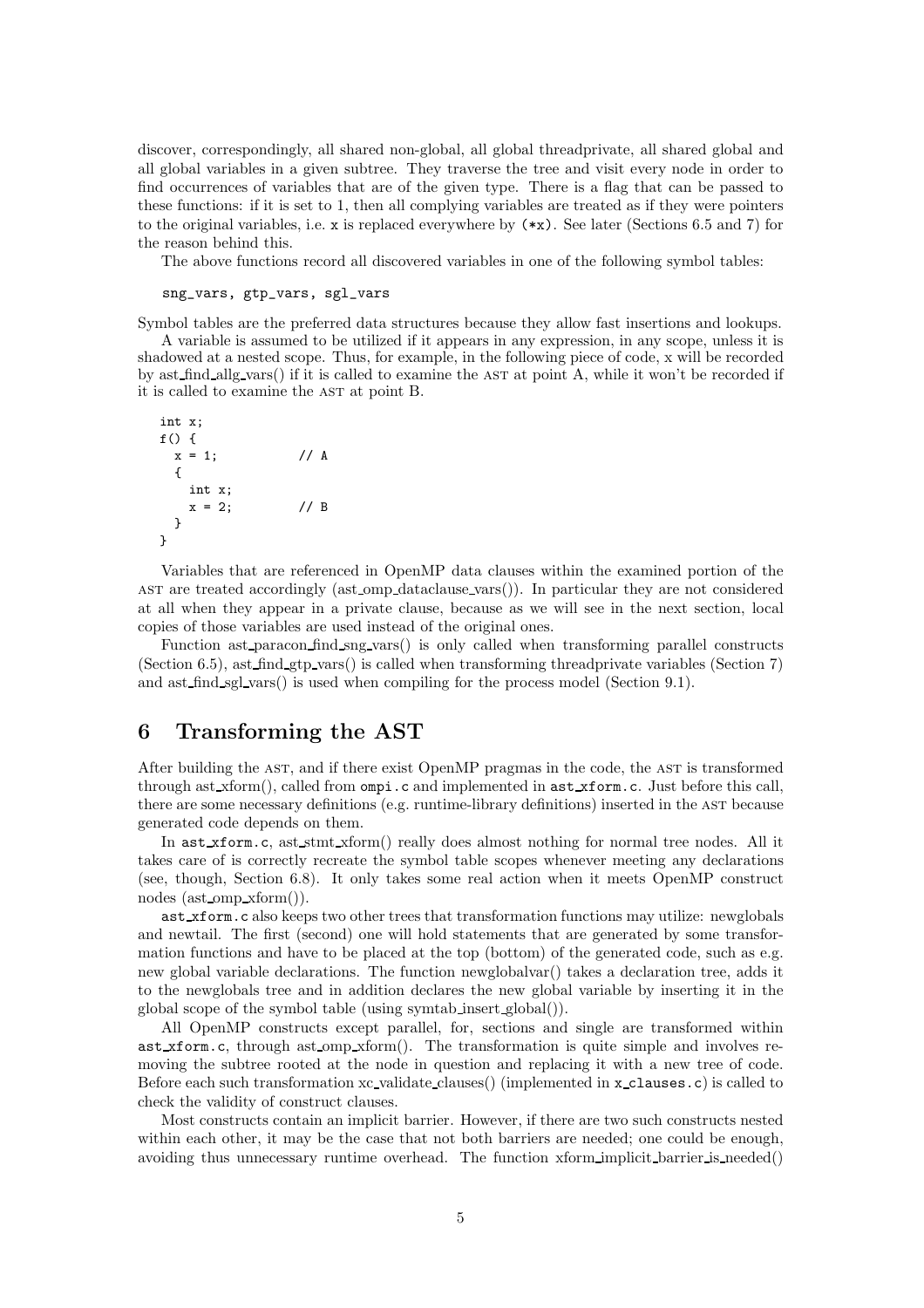discovers such situations and is used just before actually placing the barrier call in the transformed tree. What it does is check whether the construct is the last statement in the body of another construct which does have a barrier.

The transformation of the other four constructs is handled in files x\_parallel.c, x\_single.c,  $x$ \_sections.c and  $x$ \_for.c. For those constructs, the body of the construct is first transformed, through xform ompcon body(), before the corresponding transformation function is called. In order to transform the body, however, the correct environment must first be created, since the four OpenMP directives may change the visibility of variables through data clauses such as private, firstprivate, etc. Thus, what xform ompcon  $body()$  does is first open a new scope, correctly declare those variables that must be privatized, and then call ast stmt xform() to transform the body. The scope closes immediately after that, and the directive's transformation function can be called with an already-transformed body.

The major complication with these four constructs (lets call them C4) results from the existence of data clauses (shared, private, firstprivate, lastprivate, reduction, copyin and copyprivate). Data clauses require some variables to be shared or privatized, and possibly initialized from other variables, etc. Consequently, when transforming C4, there are usually new declarations inserted in the top of the construct's body plus possibly new initialization statements. We may also need to insert statements at the bottom of the construct's body (e.g. for lastprivate variables).

Consequently, C4 transformations begin by collecting and analyzing all data clause variables, producing declaration and initialization statements if needed. There are two ways to do this, both of which are actually used. The first is to take each data clause in turn and for every variable it contains, perform the appropriate action. The other is to do it in two steps: first gather all data clause variables in a set, remembering what clause each variable appears in, and then perform the actions using this set. The first method is simpler and is used when transforming a single construct (a call to xc-ompdir declarations() from xform single()) but the second is more powerful and is used when transforming the other three constructs (collect all variables with xc validate store dataclause vars() and declare as needed with xc stored vars declarations()). More on this in a while.

In case there are firstprivate variables present, one more complication arises because such variables must be initialized with the value of the original variable. If such a variable is scalar, the initialization can easily by included within the new declaration. This cannot be done, though, if it is an array variable. Its initialization is explicitly performed through memcpy() statements which are inserted at the top of the construct's body. All those statements are generated by xc ompdir fiparray initializers() (implemented in x\_clauses.c).

In what follows we discuss briefly the C4 transformations. For a full treatment, the reader is supposed to study the corresponding files and run ompice with the  $-k$  argument on simple input programs so as to see what exactly the transformations produce.

#### 6.1 Privatizing variables

As already mentioned, variables that appear in most data clauses are redeclared as local ones within the scope of the construct. For example,

```
extern int x;
#pragma omp <whatever> private(x)
  x = 1;
```
yields code as follows:

```
extern int x;
{ int x;
  ...
  x = 1;
  ...
}
```
This involves cloning of declarations (xform clone declaration() in ast\_xform.c), which copies the specifier and the declarator part of the declaration of the original variable. Notice that the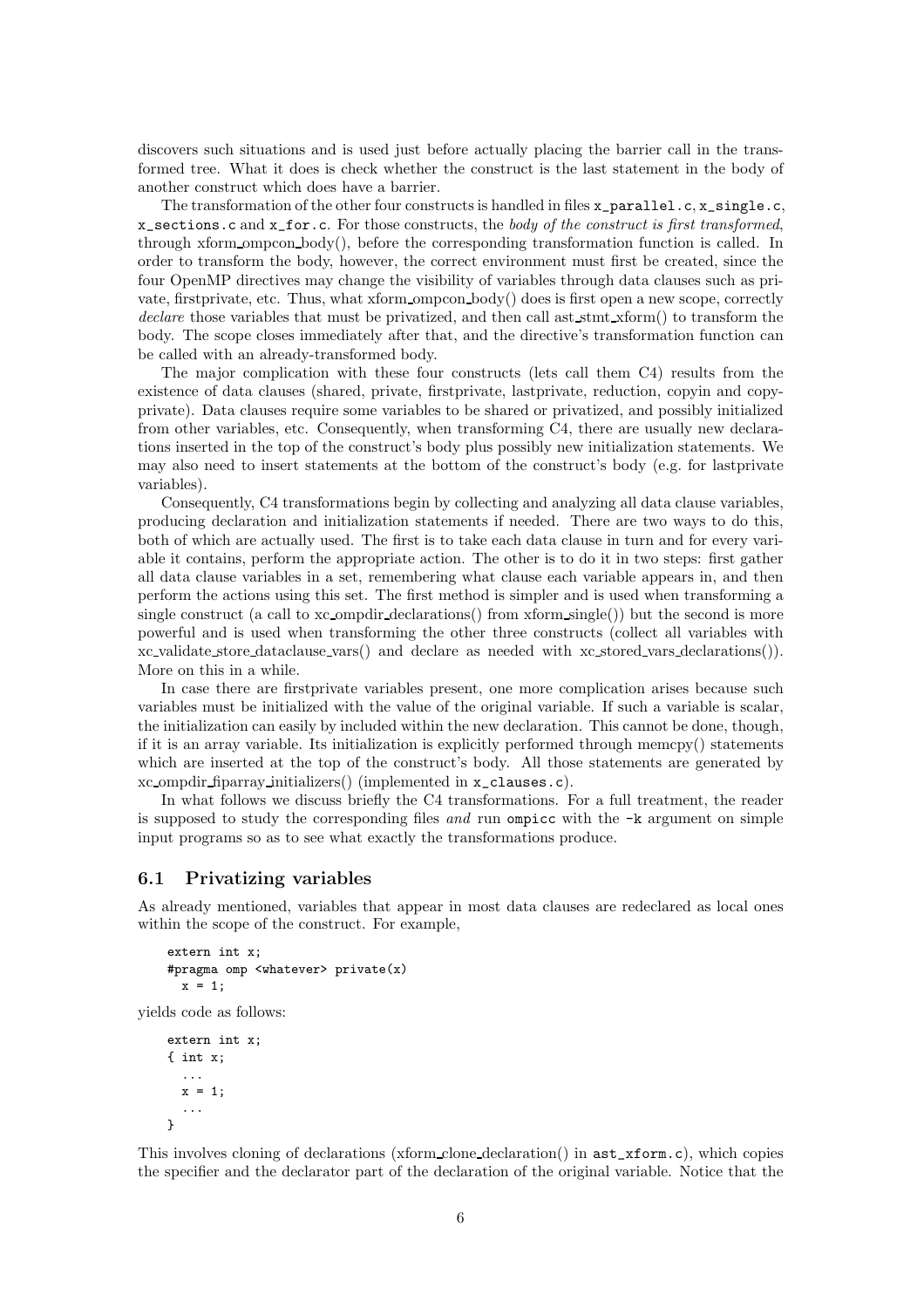specifier is copied using ast spec copy nose() (see  $\texttt{ast\_copy.c}$ ), so that it leaves out all storage class specifiers (extern, static, auto, register).

The same happens for firstprivate variables, only in this case a new temporary variable is also created so as to initialize the cloned variable from the original one (xc firstprivate declaration() in x\_clauses.c). Thus:

```
int x;
#pragma omp <whatever> firstprivate(x)
 x++:
```
yields code as follows:

```
int x;
{ int _fip_x = x, x = _fip_x;
  ...
 x++;
  ...
}
```
For arrays, as already mentioned, special precautions are needed since there cannot be an initializer included in the declaration:

```
int x[10];
#pragma omp <whatever> firstprivate(x)
 x[0] = 1;
```
yields code as follows:

```
int x[10];
{ int (*_fig_x)[10] = kx, x[10];memory(x, _ify_x, sizeof(x));...
 x[0] = 1;...
}
```
Exactly the same procedure is followed for lastprivate variables, only now the temporary ones are prefixed with \_lap\_ instead of \_fip\_ and, of course, there are no initializations needed (there will however be assignments back to the original variable inserted in appropriate places of the produced code).

Finally, reduction variables are treated in the same way, using a temporary variable prefixed with \_red\_ (xc\_reduction declaration() in x\_clauses.c). However, reductions require additional code for (i) performing the reduction operation on the original variable and (ii) declaring a global lock on which the code of (i) is based (xc\_ompdir\_reduction\_code()).

### 6.2 Transforming a single construct

This is the simplest of them all. The original code:

```
#pragma omp single private(..) firstprivate(..) copyprivate(..)
  <body>
```
gets replaced by:

```
1 if (ort_my_single(W)) {
2 <declarations from private/firstprivate>
3 <firstprivate arrayinitializers>
4 <br/>body>
5 ort_broadcast_private()
6 }
7 ort_leaving_single()
8 ort_barrier_me()
9 ort_copy_private()
```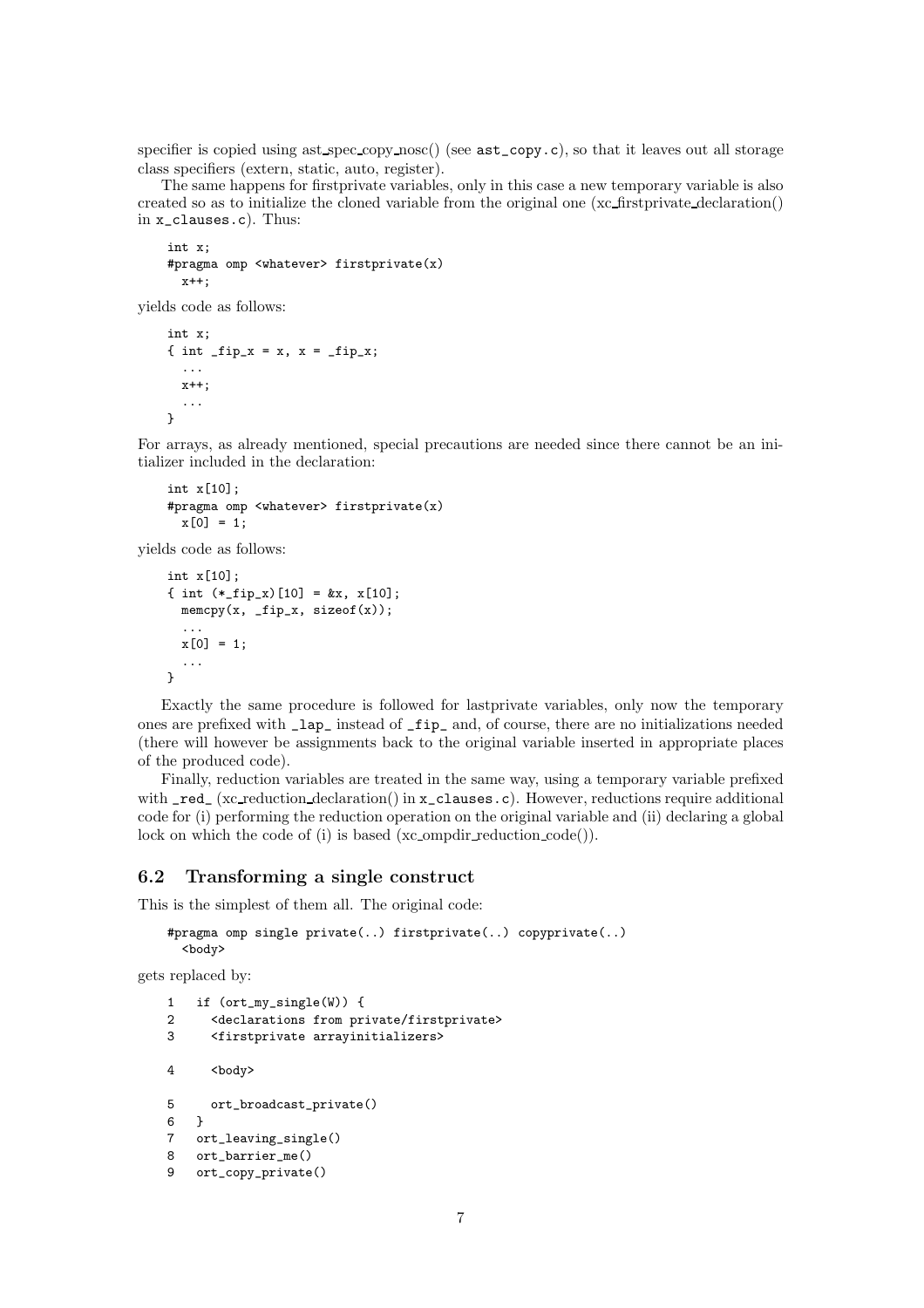where W is 0 if the implicit barrier must be used. In this case, one more barrier call is added after line 9. W becomes 1 if there is an explicit nowait clause present or xform implicit barrier is needed() returns false.

Basically, all variables from the private and firstprivate clauses get declared (line 2, through xc ompdir declarations()), with firstprivate ones initialized in-place. If there are array firstprivate variables, memcpy() statements are needed for their initializations as explained above (line 3, through xc ompdir fiparray initializers()). Finally, if there are no copyprivate variables, lines 5, 8 and 9 are not generated.

#### 6.3 Transforming a sections construct

The transformation for sections is based on the following scheme: each section becomes a case in a switch statement and the switch statement becomes the body of a loop that asks for the next section to execute. Thus:

```
#pragma omp sections private(..) firstprivate(..) lastprivate(..) reduction(..)
      {
        <body0>
        #pragma omp section
          <body1>
        #pragma omp section
          <body2>
        ...
      }
gets transformed to:
```

```
{
  <declarations from private,firstprivate,lastprivate,reduction>
  int caseid_ = -1, inpar_;
  <firstprivate arrayinitializers>
  if ((inpar_ = (omp_in_parallel() && omp_get_num_threads() > 1)) != 0)
    ort_entering_sections(W,N);
  for (::){
    if (inpar_) { if ((caseid_=ort_get_section()) < 0) break; }
            else { if ((+caseid_>) \geq N) break; }
     switch (caseid_)
     {
       case 0: <br/> <br/>body0> break;
       case 1: <br/> <br/>body1> break;
       case 2: <br/>body2> break;
       ...
     }
    )
  }
  <reduction code>
  if (inpar_) ort_leaving_sections();
}
```
where N is the total number of sections and W, as in single, becomes 0 when the implicit barrier must be used. The inpar-variable is 0 when there is only 1 thread to execute the region. In such a case, the thread loops incrementing caseid by 1 each time, thereby executing the cases of the switch one by one till the last one.

The cases of the switch statement are generated by sections cases(). Note also that at the last case of the switch, there are extra instructions inserted if there are any lastprivate variables used (xc ompdir lastprivate assignments()). In addition, a synchronization call to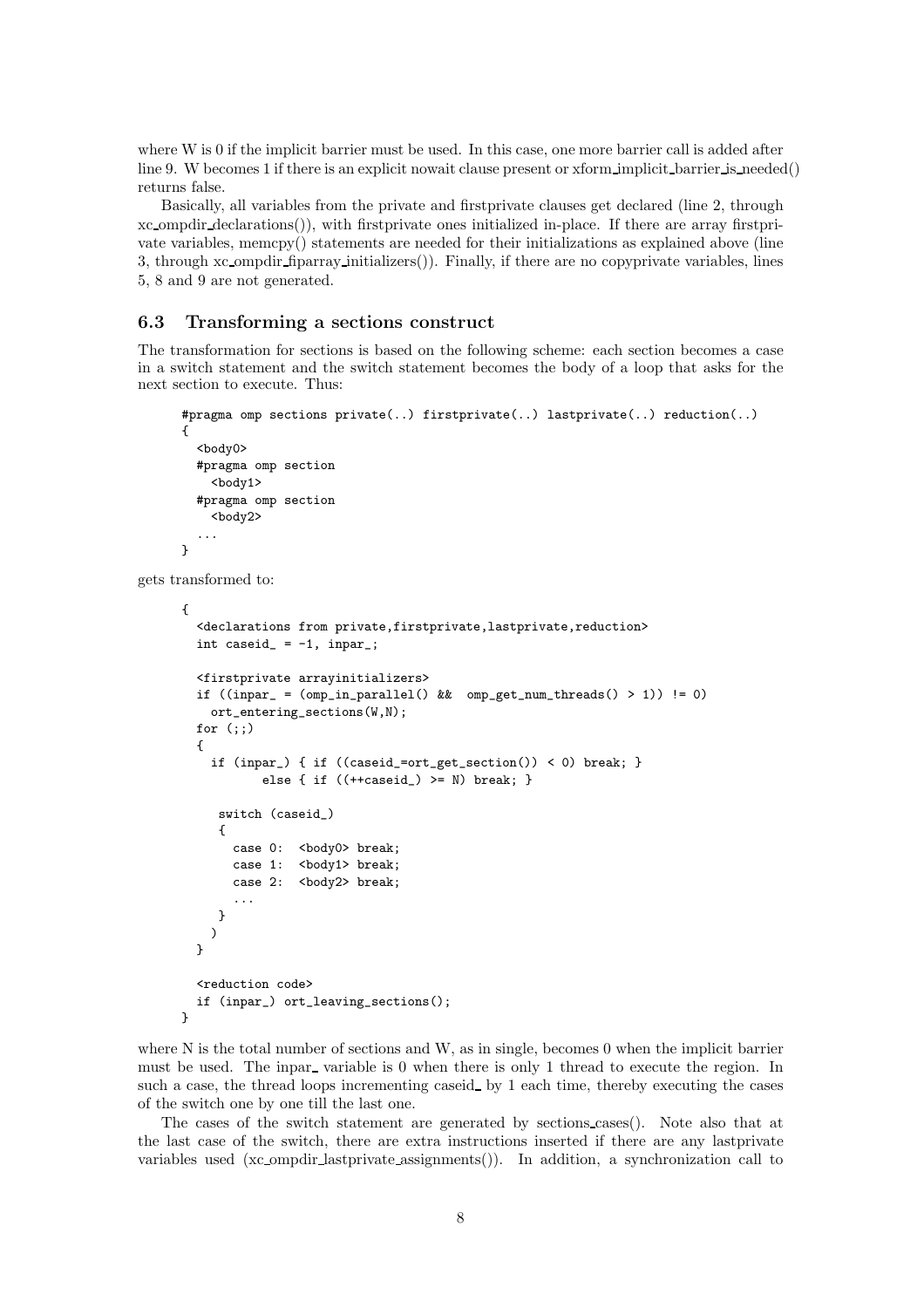ort wait all entered() is emitted if a variable is both firstprivate and lastprivate; this is to ensure that the thread which executes the lastprivate assignment won't do so before all the other threads have initialized their own firstprivate variables.

Here, the data clause variables are declared using the two-step method: all variables are collected with xc validate store dataclause vars() and are declared as needed with xc stored varsdeclarations(). The reason for this is the presence of both firstprivate and lastprivate clauses. If a variable appears in both clauses (allowed in OpenMP) then the xc ompdir declarations() call that was used in xform single(), would result in duplicate declarations. Thus variables are collected first from all clauses and checks are being made for variables that appear in both firsprivate and lastprivate clauses. These variables are marked as 'firstlastprivate'.

xc validate store dataclause vars() stores the variables in a symbol table—this is used purely because it is a very handy data structure and allows fast insertions and lookups. The type of clause each variable appears in is stored in the 'ival' field of the entry (see Section 4). In case of reduction variables, one must also remember the operator involved; the 'value' field of the entry is used for that.

#### 6.4 Transforming a for construct

File x\_for.c works almost exactly as x\_sections.c as far as data clauses are concerned; it is lengthier mostly because is generates a lot of new code.

First, the loop index, the initial value, the upper bound and the increment are extracted from the for statement node (analyze for()). All this is done for each associated loop if a collapse() clause is presented. Also, the schedule type and chunksize are discovered (if given). Based on that, the iteration chunks that will be given to each thread can be determined. We won't expand more on this here; the reader is referred to the "OMPi's runtime-library interface for FOR directives" document. We only note that different code is produced whenever a static schedule is requested; this is because in such a case the iteration space for each thread can be predetermined and does not require repeated calls to the runtime library.

#### 6.5 Transforming a parallel construct

This is the most crucial and most complicated transformation. The idea is to remove the body of the construct and place it in a new function and then create threads that will execute this function. This technique is known as *outlining* and would be pretty straightforward, if it weren't for data clauses and especially shared, non-global (sng) variables.

Shared variables need no special treatment if they are global; this is because global variables are by nature shared among threads. Hence, within the new function they can be used as is. However this is no longer possible if a variable is shared but does not belong to the global scope. It is a variable that exists in the private stack of a running thread, which is about to spawn new threads. In order for this sng variable to be shared and accessed from all spawned threads, there must be explicit pointers passed to them that point to the original variable. This also means that the body of the construct must be modified: all appearances of the sng variable must be replaced with pointers that point to the original variable.

Because of the peculiarities of this construct, data clause variables are not handled through x\_clauses.c but through similar facilities within x\_parallel.c. All data clause variables are collected using xp store dataclause vars(), similarly to xc validate store dataclause vars().

Then all used sng variables are discovered by examining the body of the construct, using ast paracon find sng vars() (see Section 5). The call to ast paracon find sng vars() is made with the transform flag set to 1 so that all appearances of the sng variables are treated as pointers (var is replaced by (\*var)). Consequently, the body is correctly modified, in anticipation of pointer declarations that will point to the original variables. The discovered variables are cross-checked against the data clause variables collected by xp store dataclause vars() (xp parallel check shared()); this is because, according to OpenMP, all shared variables should be explicitly enlisted in shared() clauses if the default(none) clause is also present.

Given all sng variables, pointers to them are made available to the threads as follows: a C struct named \_shvars is created, whose fields will contain pointers to the sng variables. The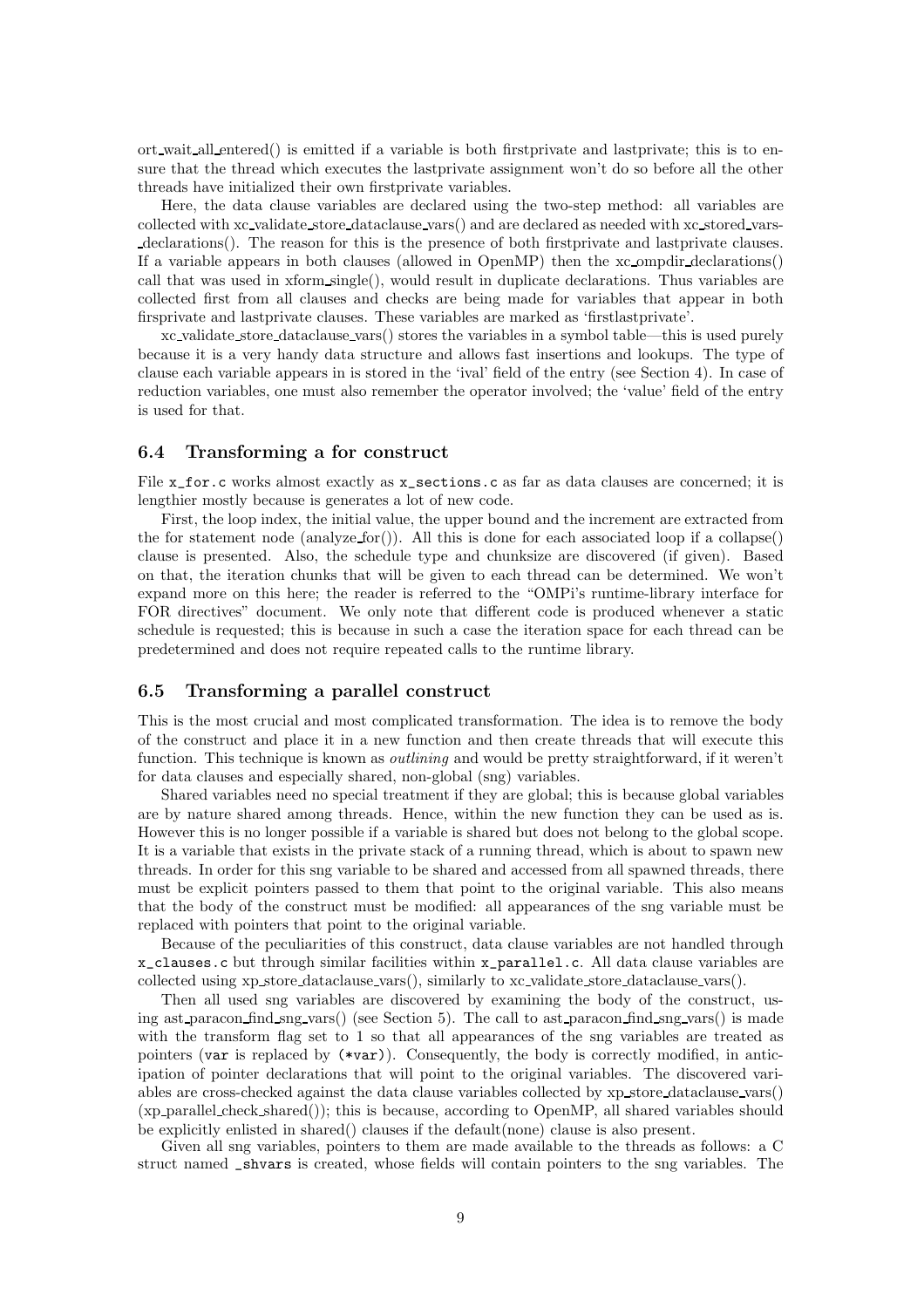struct is initialized with the address of the sng variables (xp parstruct initializer()) and is then given to the threads through the runtime library call ort execute parallel. This function has three arguments: the first is the number of threads to be created, the second is the function to be called by the threads and the third is \_shvars. Each thread gets access to the structure by calling ort get shared vars from within the function they execute. Then, using the fields of the structure they get access to the original sng variables. The code that is produced for:

```
#pragma omp parallel
  <body>
```
is roughly as follows:

```
/* pragma replaced as follows: */ /* thread function created */
{ void *_thrFunc_(void *_arg)
 <_shvars struct> {
 ort_execute_parallel(-1,_thrFunc_, &_shvars); <struct specifier> *_shvars =
} ort_get_shared_vars();
                               <body with sngs treated as pointers>
                              }
```
The -1 in ort execute parallel means that no specific number of threads is requested; it is replaced by the num threads clause expression, if present.

Because there may exist many parallel regions, the name of the thread function should be unique, so its name is actually " $\text{thrFuncN}$ " where N is a counter incremented by 1 for each parallel region met (see new thrfunc() and thrfuncname()). Because the user program may consist of multiple translation units, each one possibly having its own parallel regions, the thread functions are declared with static storage class, avoiding thus name clashes. Finally, due to the possibility of recursion, a thread function must be inserted after the function that contains the parallel construct while its declaration should lie above that function (see below how this is achieved).

Putting all the above together, for the following piece of user code,

```
int a;
f() fint b, c, d;
  #pragma omp parallel private(d)
    a = b + c + d;
}
```
here is what is produced:

```
int a; \hspace{1cm} /* shared global (sgl): nothing to be done */
static void * _thrFunc0_(void *); /* thread function declaration */f() fint b, c, d;
 struct __shvt__ { int (*b); int (*c); } _shvars = { &b, &c };
 ort_execute_parallel(-1, _thrFunc0_, (void *) &_shvars);
}
static void * _thrFunc0_(void *_arg) {
 struct \text{subt}_1 { int (*b); int (*c); }
     *_shvars = (struct __shvt__ *) ort_get_shared_vars();
 int (*b) = _shvars->b; /* sng var */
 int (*c) = _{shvars-x; /* sng var */
 int d; /* private() var */
 a = (*b) + (*c) + d; /* original body with sng pointers */
 return (void *) 0; /* dummy return statement */
}
```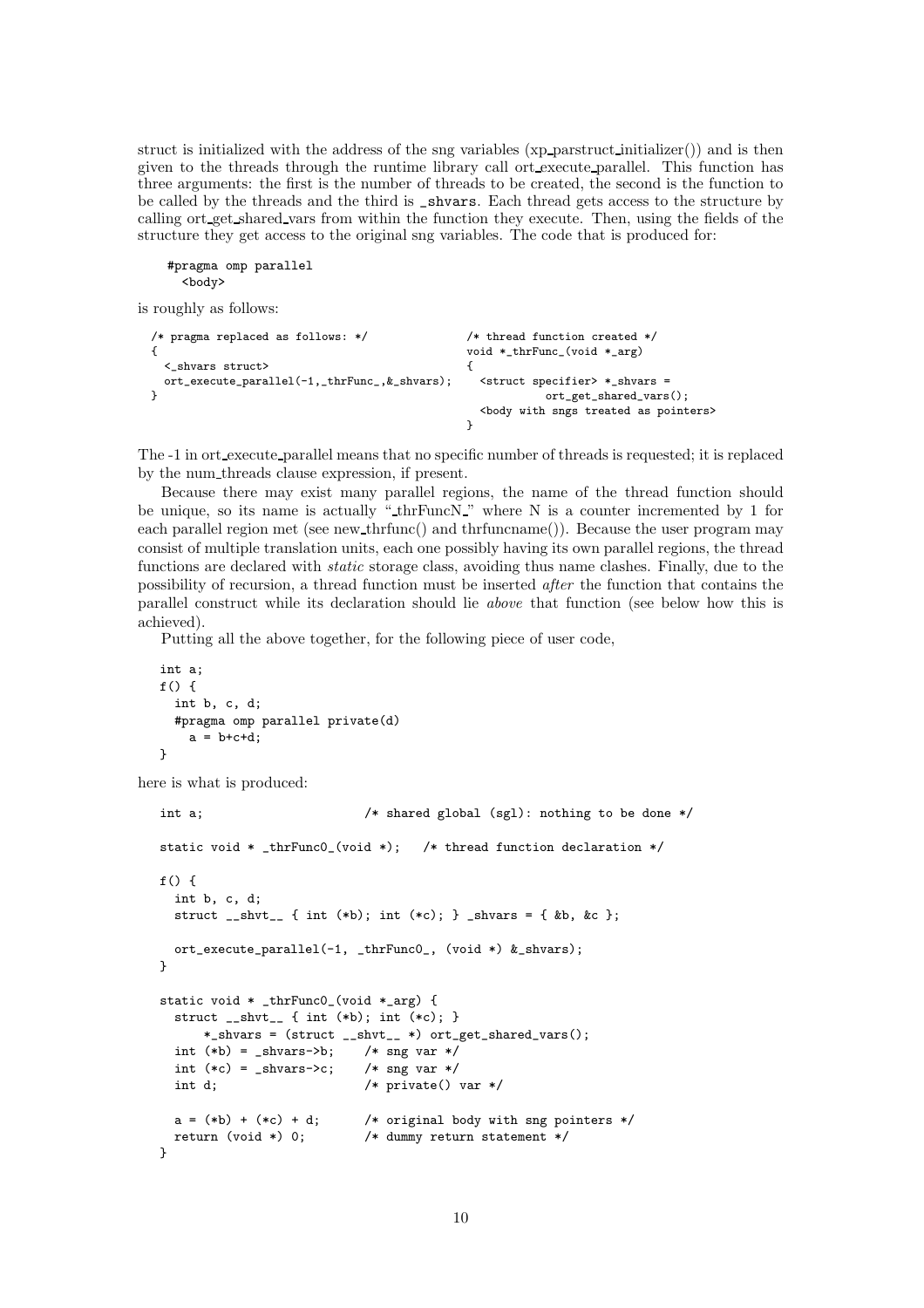There are only a couple more pieces to complete the puzzle. If the construct contains an 'if(condition)' clause, the code produced is:

```
if (condition)
 ort_execute_parallel(...);
else
 ort_execute_serial(...);
```
so that the condition is checked at runtime and if false, the library will call the function only through the encountering thread.

The parallel directive is the only directive to accept a copyin clause; the corresponding declarations and initializations of pointers to threadprivate variables are handled by xp copyindeclarations(). For non-global threadprivate variables, pointers to the original ones are provided through shvars.

As we have already seen, firstprivate and reduction variables produce local declarations but also need access to the original variables. In order to avoid the extra temporary variable trick used in other constructs  $(\text{fip}_ \text{and } \text{red}_ \text{of}]$  variables in Section 6.1), all original firstprivate and reduction variables are added to the sng variable collection (xp sharedng add fpredgvars()), even if they are global. This will provide access to them through the \_shvars struct, eliminating temporary variables.

After the new thread function is fully created, xform parallel() calls xfrom add threadfunc() (implemented in ast\_xform.c) to place the thread function definition (declaration) in the appropriate spot, right below (above) the function that contains the parallel construct (call it F), as we already mentioned. Because the transformation phase, after finishing with F, will continue with the next function in the original AST, the newly inserted thread function will never have the chance to be transformed. For this reason, ast\_xform.c maintains a list of thread functions (thrfuncs) that will be placed in the ast after the main transformation phase is completed. For each function, it stores its definition tree plus a pointer to the function  $(F)$  it must be placed below. After the transformation of the AST is complete, ast xform() calls xform thread functions() which transforms all created thread functions and place thread functions() which inserts them in the right places.

#### 6.6 Transforming combined constructs

The transformation of a combined parallel-for or parallel-sections construct is actually quite simple. Such situations are handled within ast omp xform() itself as follows: the combined parallel-sections (-for) construct gets replaced by a new parallel construct which has as it body a sole sections (for) construct, which in turn has as its body the original body of the combined statement, e.g.:

```
#pragma omp parallel for <clauses>
  <original body>
```
gets replaced by:

```
#pragma omp parallel <some clauses>
  #pragma omp for <some clauses>
     <original body>
```
The only thing that has to be taken care of is splitting the clauses between the two new constructs: xc split combined clauses() (implemented in x\_clauses.c) does exactly that. The parallel construct takes all the clauses it can.

#### 6.7 Transforming a task construct

To be written (it is similar in spirit to the transformation of a parallel construct).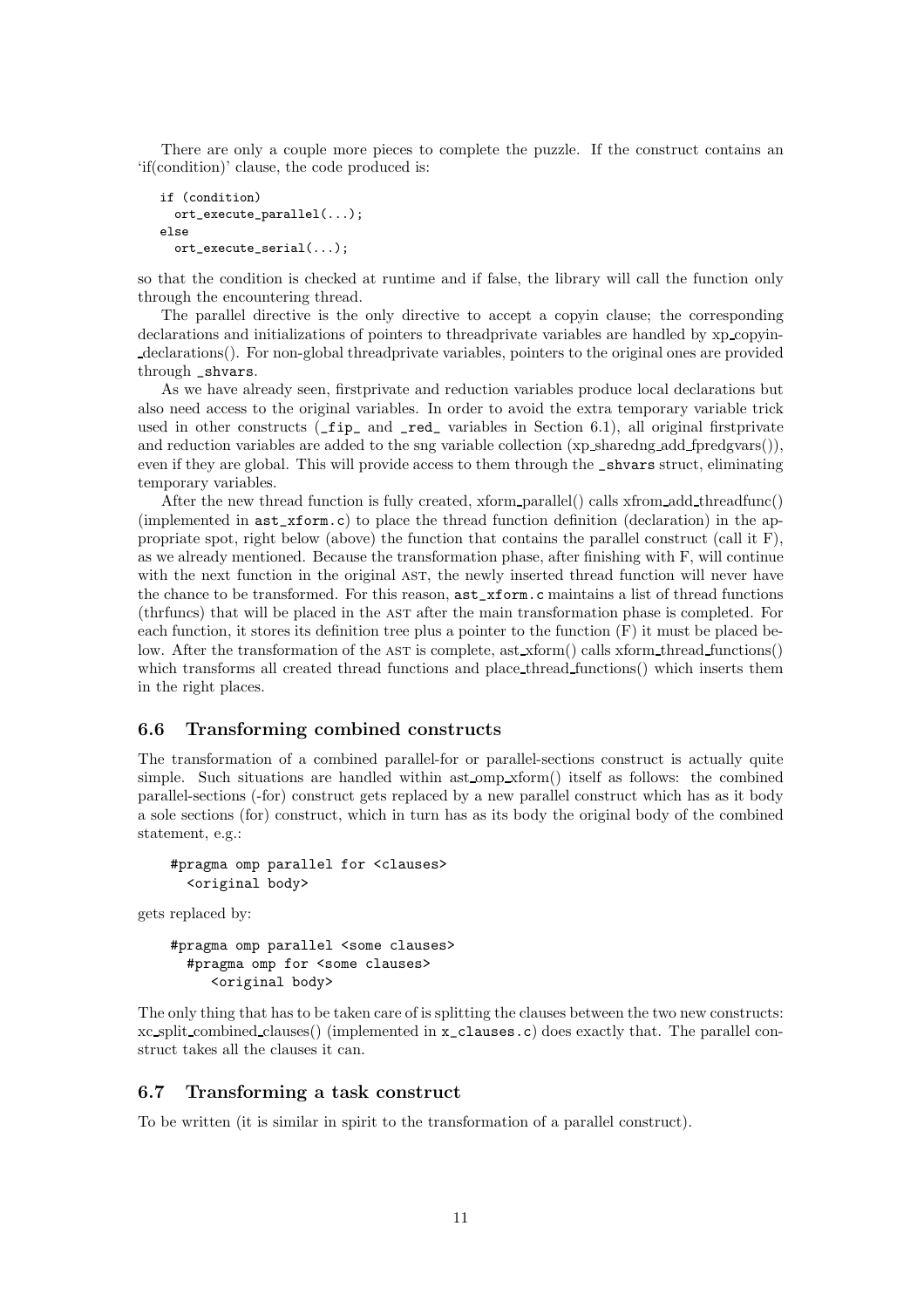### 6.8 Transforming declarations

Normally, declarations need no transformation—one only needs to add the declared identifiers to the symbol table's scope. There are only two cases where this is not enough:

- In declarations that utilize user-defined types and/or structs/unions/enums. So all declarations are handled by xt declaration xform() (called in ast xform.c, implemented in x types.c) and the whole story behind it is described in Section 8.
- In the declaration of function parameters, when transforming function definitions (statements of type FUNCDEF). In such cases, array parameters are substituted with their pointer equivalents, through xt decl array2pointer(). This is necessary because identifiers (along with their declarations) may be cloned by the transformation process in many places and array parameters may cause problems, as e.g. below:

```
int f(int x[10]) { /* x is array */#pragma omp parallel shared(x)
  x[3] = 1; /* dummy code */
}
```
As explained above, this will produce a new thread function, while x's declaration is cloned in 3 places so as to obtain a pointer to it:

```
int f(int x[10]) { /* x is array */{
   struct { int (**x) [10]; } _shvars = { kx; };
   ort_execute_parallel(-1, _thrFunc1_, &_shvars);
 }
}
void *_thrFunc1_(void *_voidarg) {
 struct { int (*x)[10]; } _shvars = ort_get_shared_vars();
 int (*x)[10] = _shvars->x;
  (*x)[3] = 1;
 return (void *) 0;
}
```
Of course, this crashes most systems (see why it is wrong??). So, before transforming, a function's array parameters are correctly replaced by their pointer equivalents, as in:

```
int f(int *x) { /* equivalent to x[10] in this case */#pragma omp parallel shared(x)
   x[3] = 1; /* dummy code */
}
```
## 7 Threadprivate (tp) variables

As mentioned earlier, the parser changes every appearance of a threadprivate variable into a pointer (since it cannot appear in other data clauses such as private(), there will never be a need to use the original var instead of the pointer). Threadprivate variables are marked in the stab through the field 'isthrpriv'. The idea is that the original tp variables will be renamed and that new pointer variables with the original name will be declared and used.

File x thrpriv.c handles tp variables. Tansforming an OpenMP threadprivate directive results in a call to xform threadprivate(), which actually renames and creates the pointer declarations needed. Consequently, for every variable X in a threadprivate clause we:

• Rename the original variable to "tp X".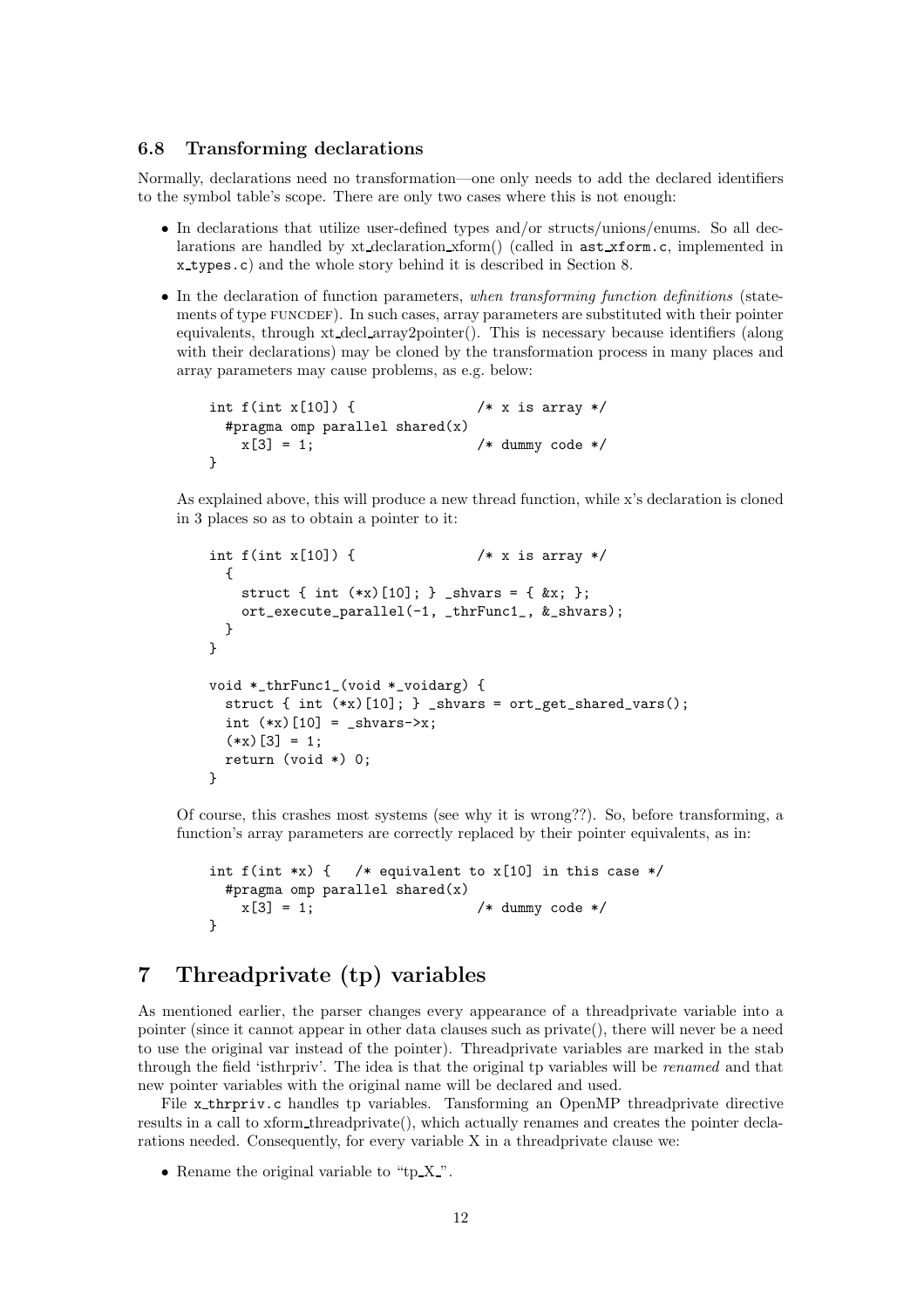- Declare a pointer X, which will be initialized to the address of the thread-specific copy of the original variable (through a call to ort get thrpriv()).
- Declare a global key like "tp X key" to make the thread-specific storage possible (see the pthreads manual). Notice though that for non-global tp (ngtp) vars the name of the key is "tpngN X key ", where N is a unique numeric id, since there may exist many such vars with the same name, in different scopes (and all of them would have used the same key).

The second item above is easy for static block-scope variables (ngtp); the declaration is made in-place. It is tougher for global tp (gtp) vars: the declaration/initialization must be done in every function that references the gtp variable. This is the reason behind the function tp fix funcbody gtpvars(). This one takes the body of a function, discovers all (gtp) vars (utilizing ast  $\text{find}_\text{gtp-vars}()$  in  $\text{ast_vars.c}$  and declares pointers to them at the top of the function's body. It is called from  $ast_xform.c$ , when transforming a function definition.

Here are some finer points:

- A subtle detail is that the original var is renamed to "tp  $X$ " (actually, to whatever  $tp_new_name(var)$  returns) but this is only done in the original declaration. I.e.:
	- When cloning the declaration to declare the pointers, one must remember to change the name in the copy back to the original tp var name
	- The symbol table entry is NOT changed. I.e. the variable is still known as "X"; the new name has never entered the symbol table.
- In x single.c and x parallel.c, the produced code for copyprivate calls, structure initializations etc use the tp vars as-is (i.e. not through the address operator) since they are already pointers.
- In x parallel.c, tp vars are handled as follows:
	- there is a function to handle the copyin variables (xp copyin declarations()).
	- all non-copyin ngtp variables that are used within the body are handled through xp sharedng declarations() (i.e. like shared non-global) but the produced declarations contain calls to ort get thrpriv() to properly initialize them
	- all non-copyin gtp variables are ignored since they will be appropriately handled by tp fix funcbody gtpvars() when the new thread function definition is later transformed.

### 8 User-defined types and struct-like declarations

We face one problem which is solely due to the omp parallel transformation. This is the only transformation that may move / copy code to new functions, along with all necessary variable declarations. If variables that were declared in the original scope have to be redeclared in a different, non-nested scope then if those variables have user-defined types, the corresponding type definitions must be visible to the new scope. This means that not only variables but also typedefs and related stuff should also be carried around.

A simple strategy is to make all user-defined types global. This way, there is potentially no visibility problem. This scheme is certainly far from elegant and in addition it is problematic in many aspects.

In OMPi we follow a different approach (file  $x$ -types.c): we substitute all user-defined types with their primitive constituents, so in essence at the end there exist no user-defined types in the ast. This way, variables have no type dependencies and can move around (almost) freely. The substitutions occur through xt declaration xform(), which is implemented in xtypes.c and is called from ast xform.c whenever a declaration is met. For example, this:

typedef int type1; typedef type1 \*type2; static type2 x, \*y;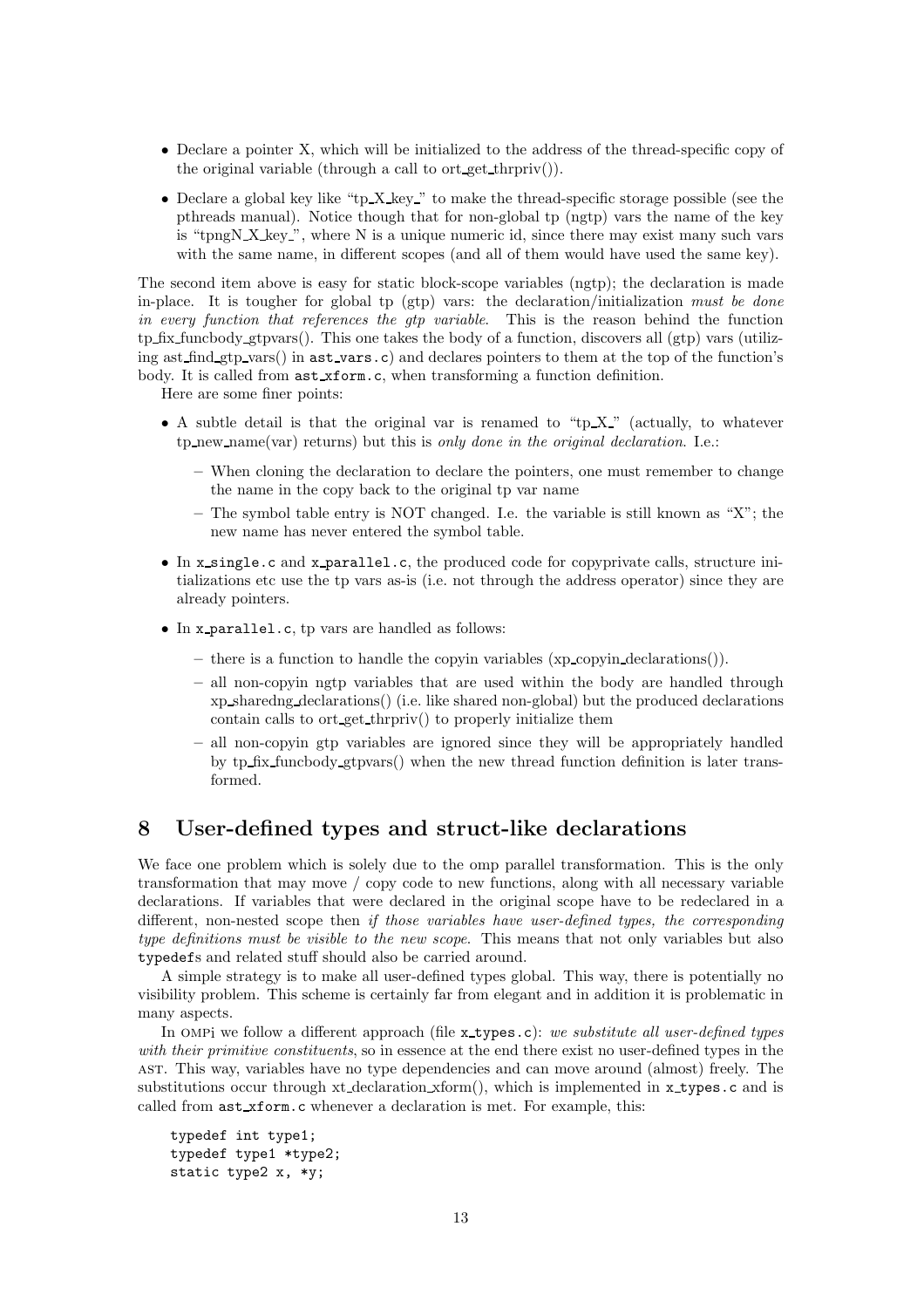is transformed to this:

static int \*x; static int \*(\*y);

i.e. all user types are (recursively) substituted. Also notice that during this transformation a multi-variable declaration (static type2 x, \*y;) is broken into single-variable ones (function xt break multidecl()).

The original typedefs are removed from the AST but kept around (in retiretree) since there may exist more declarations later on, which depend on those types. For the same reason, the names of those types are not removed from the symbol table. Remember, that all symbols (hence user types, too) have pointers to their original specifier and declarator tree nodes.

The substitutions occur through  $xt$ -barebones substitute(spec,decl), given the specifier and the declarator part of the the declaration. The substitution is relatively simple: the user type in spec is replaced by the specifier of the user type definition and decl replaces the user type name in the declarator of the user type definition (huh?!). Thus (utd stands for 'user type definition'):

```
typedef type1 *type2; // utd: type1 is the specifier
                    // *type2 is the declarator
static type2 *y; // spec = type2, replaced by utd's spec
                    // decl = *y, replaces utd name in utd's decl
```
becomes:

static type1  $*(*y)$ ;

There is a possibility that decl may contain stuff that are based on other user-defined types, for example:

type2 func(type4 x, type5);

Consequently, before the actual substitution takes place, decl is checked recursively through xt barebones decl(). Just notice in the above that  $type4 \times$  is a *concrete or direct* parameter declarator while type5 is an abstract one since it just mentions the type and not the actual name of the parameter. Substitutions of course take care of such situations (e.g. concrete to abstract declarator()).

One last thing that gets transformed is declarations that combine the identifier with a struct, union or enum ("sue") definition, such as:

struct  $s \{ int f1; char *f2; \} x;$ 

The specifier here is 'struct s { int f1; char  $*f2$ ; }' which defines a named structure. Such declarations are broken into two statements (using xt suedecl xform()); the first one defines the sue and the second one uses the named sue to declare the identifier:

struct s { int f1; char  $*f2$ ; }; // no declarator part here struct s x;  $\frac{1}{1}$  the identifier declaration

The same occurs for *unnamed* sue, which acquire a unique name during the process:

struct { int f1; char \*f2; } x; // unnamed struct

becomes:

struct \_unnamed3\_ { int f1; char \*f2; }; // generated name struct \_unnamed3\_ x;

Of course, all sue fields get checked for user types and may be substituted if needed.

In conclusion, the type of a variable ends up being either one of the base types or some named sue entity (or a combination of both). Thus, the only thing that needs to be done when moving variables and declarations around is to carry along any named sue the declarations depend on.<sup>3</sup>

<sup>&</sup>lt;sup>3</sup>Because the author got too lazy at some point, instead of checking for sue dependencies, at the top of every new thread function all visible non-global sue definitions are repeated obliviously.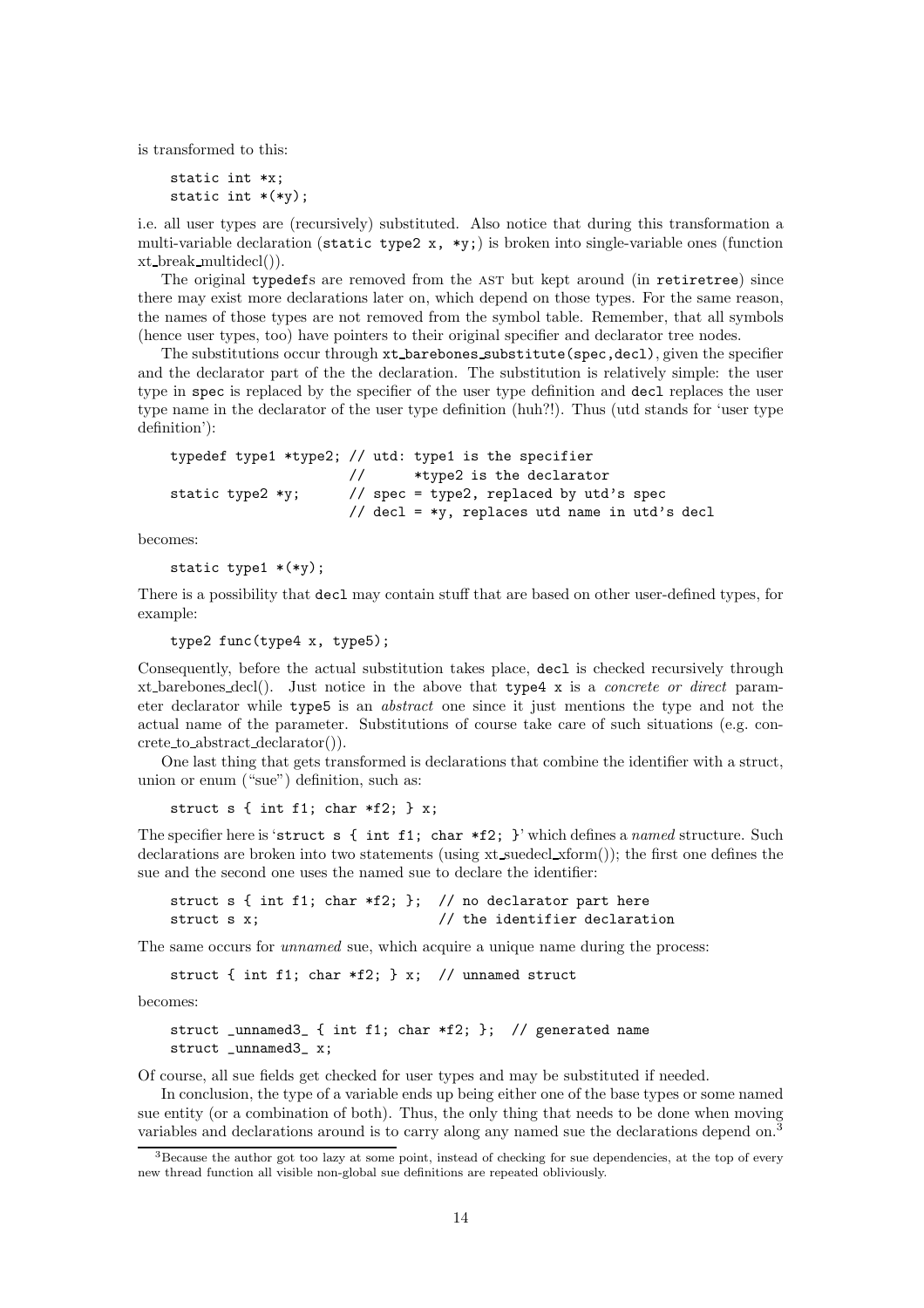An esoteric note: Due to the above substitutions, the code that is generated (e.g. in ast xform.c) cannot use any non-primitive types. E.g. even though the type FILE may have been defined (the user code has #included stdio.h), since FILE gets retired there should be no generated declaration like 'FILE \*f;'—it will cause an error since FILE won't be defined there.

# 9 Miscellanea

#### 9.1 The thread and the process models

The code produced by OMPi follows either the *thread* (by default) or the *process model* (TM, pm). In TM the parallel execution 'vehicles' are threads, which means that all global variables are by nature shared between them. This explains why one needs the threadprivate directive: it is the only way to make some global variables non-shared. I.e. wrt global variables, everything is shared unless explicitly stated otherwise (through threadprivate directives). This is exactly what OpenMP requires, so the TM model is the natural choice.

Nevertheless there are some cases where the execution vehicles are not threads. For example, one could support process parallelism, through fork() calls. Another example is supporting OpenMP over software DSM environments to make shared-memory programming available to clusters. However, if the execution vehicles are processes then all global variables are by nature private to each process, i.e. there is nothing shared between them. This is good for global threadprivate variables since they are process-private anyways. But to follow the OpenMP model, one has to explicitly make all global non-threadprivate (gntp) variables shared between the processes. As a result, the code that ompi produces for the pm model is somewhat different than that for the TM model.

We like to have only 1 parser and 1 runtime system for OMP<sub>i</sub>, even if it supports 2 execution models. Consequently, the differences in the produced code as well as the ORT library should be as few as possible. Here is exactly what OMP does when it is called to compile for PM (i.e. when executed with the --procs option):

- The threadprivate directive is essentially ignored since the marked variables will be private to each process anyway.
- All gntp variables are turned into pointers (through sgl fix sglvars() in file x shglob.c) and are replaced accordingly all over the code (done by  $ast\_find\_sgl\_vars()$ , which is called by ast statement xform() in ast xorm.c when transforming FUNCDEF bodies) Those pointers will somewhere, sometime, somehow be explicitly initialized to point to some shared memory area.
	- where: all global variable initializations are gathered in one function called init shvars () which is placed at the bottom of the produced code. All this is implemented through sgl fix sglvars() in file x shglob.c, which is called by ast xform(), after all other transformations on the AST have been completed.
	- when: all actual allocations should be made before fork $(\theta)$ ing new processes. Consequently the produced init shvars () must be called quite early by somebody. Keep in mind that the user may possibly compile/link many different modules, each one having its own init shvars () function. This precludes the possibility of injecting allocation calls at the beginning of the main() function (since main() will only be present in one of the modules). Consequently we face the problem of making some functions be called before the execution of main(). There is no really portable way of doing this.<sup>4</sup> The solution we adopted is GCC-specific so after all ompi supports the pm only when the base compiler is GCC, or a few others for which a similar mechanism exists. GCC-produced executables call all functions labelled as 'constructors' before executing the main() function. All one has to do then is label init shvars () as a constructor, and this is done through the  $\_\text{attribute\_extension}$ :

<sup>&</sup>lt;sup>4</sup> well actually there exists one Unix-specific and far-from-elegant way, which was used in early versions of OMPi to support threadprivate variables